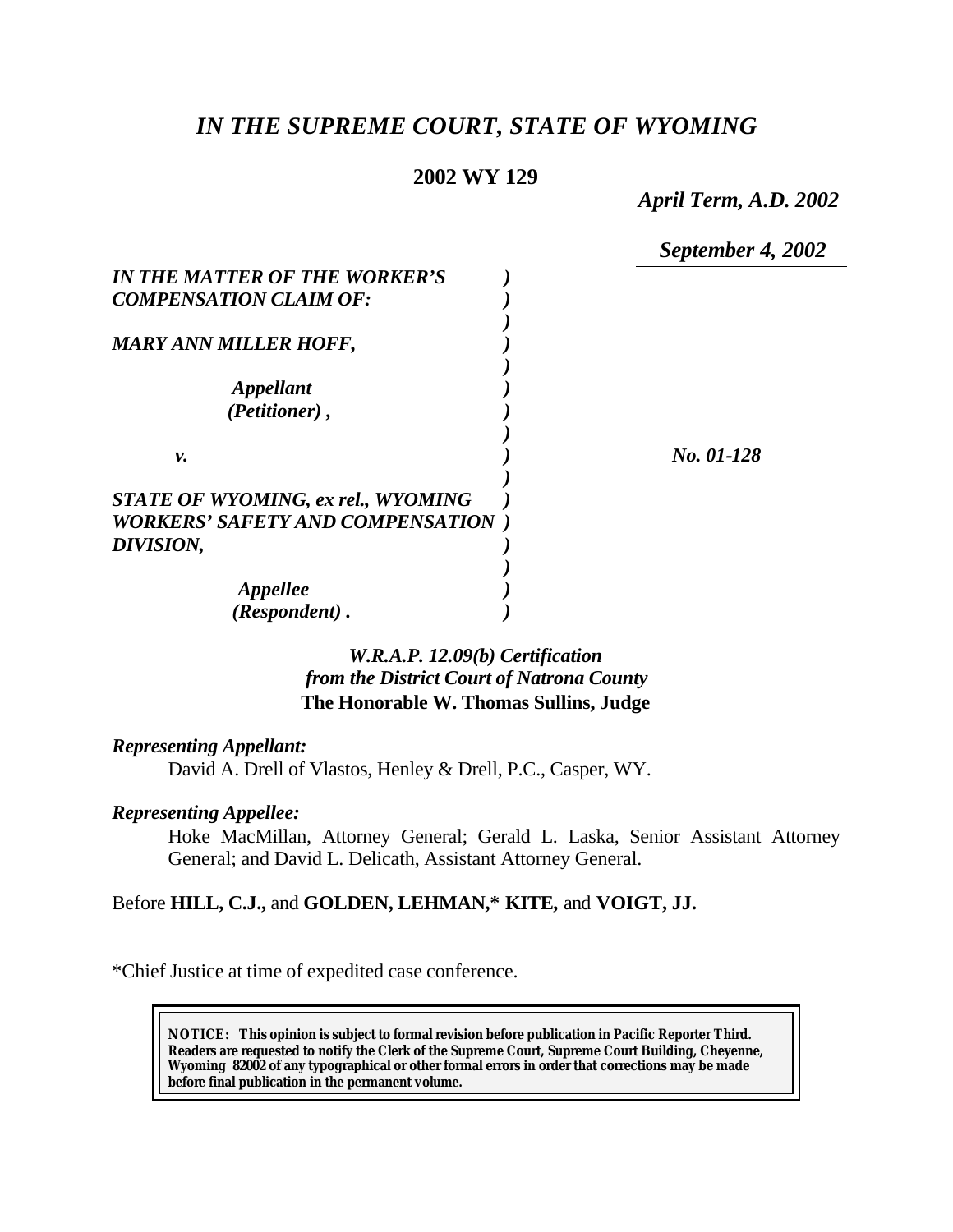#### **LEHMAN, Justice.**

[¶1] This is an appeal from a determination of the State of Wyoming, Office of Administrative Hearings (OAH) denying worker's compensation benefits. We affirm.

#### *ISSUES*

[¶2] Appellant Mary Ann Miller Hoff (Hoff) sets forth the following issue:

1. Whether the Decision and Order Denying Benefits of the Office of Administrative Hearings was arbitrary, capricious and an abuse of discretion, otherwise not in accordance with law and, furthermore, not supported by substantial evidence.

Appellee State of Wyoming ex rel. Wyoming Worker's Compensation Division (Division) phrases the issue:

> The Hearing Examiner assigned greater weight to the medical opinion of Dr. Pitzer than to the opinions of Dr. Delgadillo and Dr. Narotzky. Was that assignment contrary to the overwhelming weight of the evidence?

### *FACTS*

[¶3] Hoff sustained a work-related injury on July 25, 1999. She received primarily chiropractic care and consulted with a neurosurgeon. Initially, claims for medical care and temporary total disability were submitted to and paid by the Division. However, on May 15, 2000, the Division issued a Final Determination wherein it denied all claims that were submitted by Hoff after August 31, 1999. This denial was based on a conclusion that all claims after August 31, 1999, were not work related as the work injury of Hoff was resolved, and treatment after August 31, 1999, was for an underlying chronic cervical spine problem experienced by Hoff which affected the neck and right shoulder area unrelated to the work injury.

[¶4] Hoff appealed this determination, and a contested case hearing was held before the OAH. The OAH upheld the decision of the Division. Hoff then filed a petition for review before the district court, and this matter was certified directly to this court for appellate review.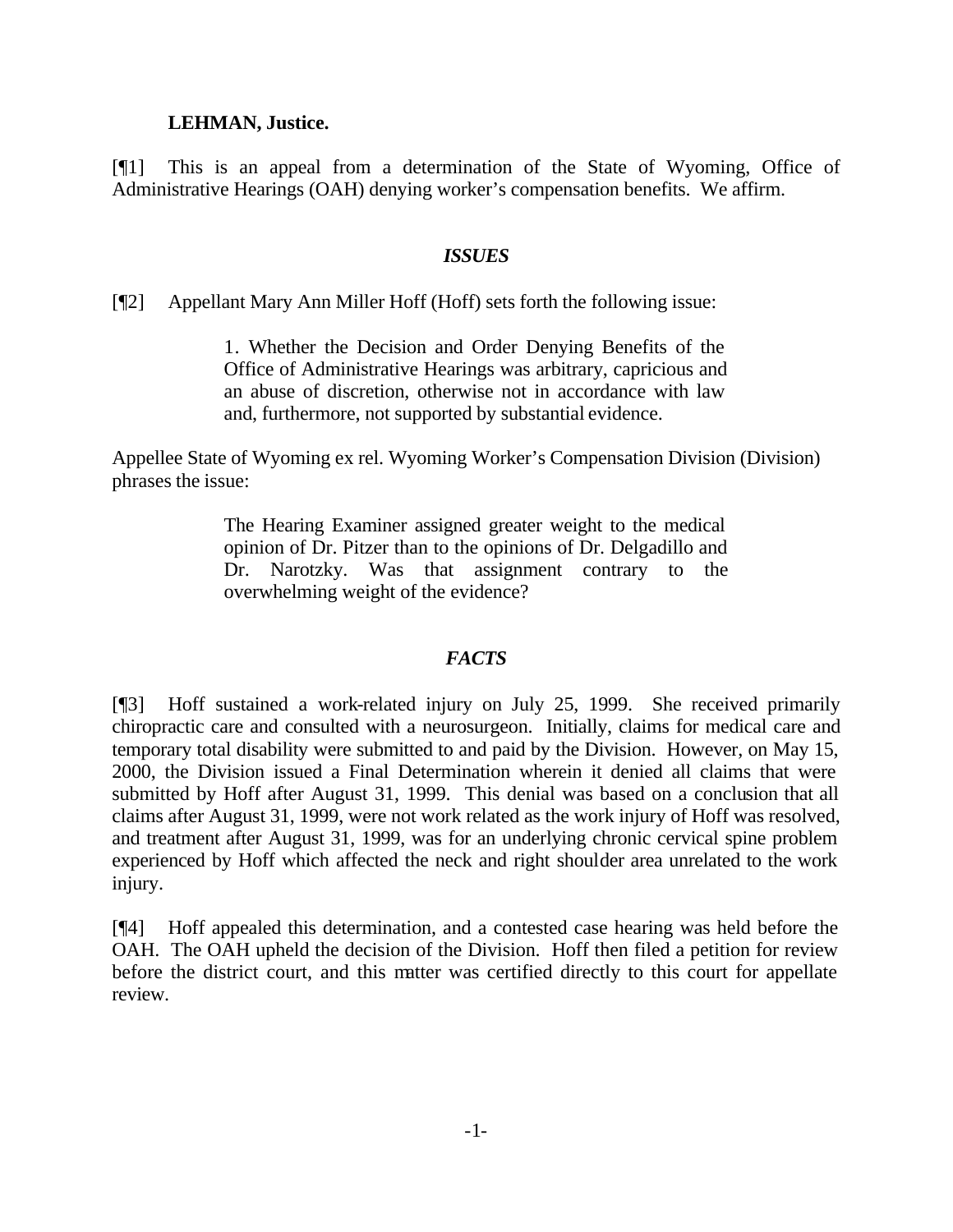#### *STANDARD OF REVIEW*

[¶5] Our standard of review when reviewing administrative agency action was recently clarified in the case of *Newman v. State ex rel. Workers' Safety and Compensation Div.*, 2002 WY 91, \_\_ P.3d \_\_\_ (Wyo. 2002). Judicial review of an agency action is directed by Wyo. Stat. Ann. §  $16-3-114$ <sup>1</sup>

[¶6] In appeals where both parties submit evidence at the administrative hearing, *Newman* mandates that appellate review be limited to application of the substantial evidence test. *Newman*, 2002 WY 91,  $\mathbb{I}22$ . This is true regardless of which party appeals from the agency decision. In addition, this court is required to review the entire record in making its ultimate determination on appeal. *Newman*, at ¶19 and ¶¶24-26.

[¶7] The substantial evidence test to be applied is as follows:

In reviewing findings of fact, we examine the entire record to determine whether there is substantial evidence to support an agency's findings. If the agency's decision is supported by

l

(i) Compel agency action unlawfully withheld or unreasonably delayed; and

(ii) Hold unlawful and set aside agency action, findings and conclusions found to be:

(A) Arbitrary, capricious, an abuse of discretion or otherwise not in accordance with law;

(B) Contrary to constitutional right, power, privilege or immunity;

(C) In excess of statutory jurisdiction, authority or limitations or lacking statutory right;

(D) Without observance of procedure required by law; or

(E) Unsupported by substantial evidence in a case reviewed on the record of an agency hearing provided by statute.

<sup>&</sup>lt;sup>1</sup> Wyo. Stat. Ann. § 16-3-114(c) (LexisNexis 2001) provides:

<sup>(</sup>c) To the extent necessary to make a decision and when presented, the reviewing court shall decide all relevant questions of law, interpret constitutional and statutory provisions, and determine the meaning or applicability of the terms of an agency action. In making the following determinations, the court shall review the whole record or those parts of it cited by a party and due account shall be taken of the rule of prejudicial error. The reviewing court shall: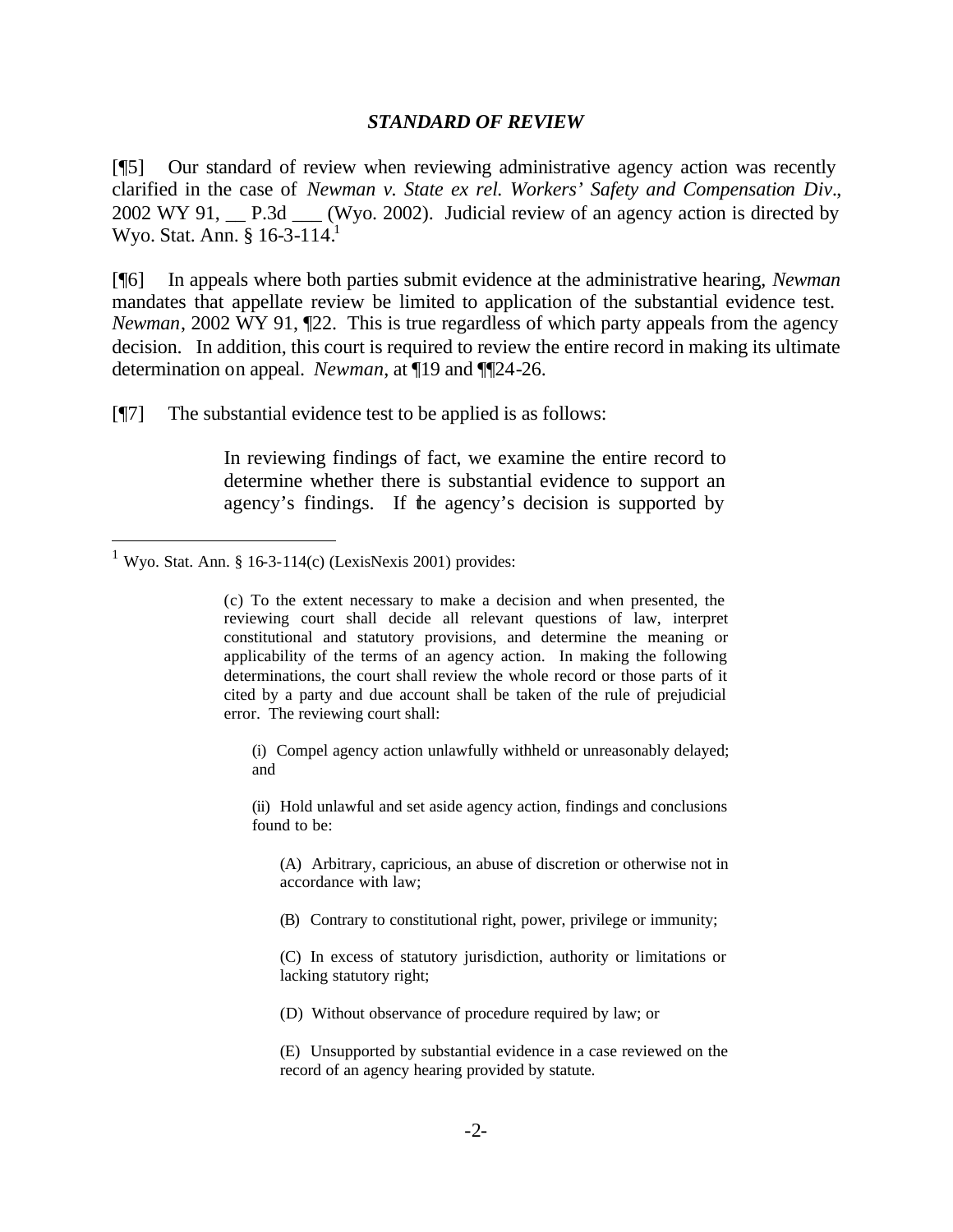substantial evidence, we cannot properly substitute our judgment for that of the agency and must uphold the findings on appeal. Substantial evidence is relevant evidence which a reasonable mind might accept in support of the agency's conclusions. It is more than a scintilla of evidence.

*Newman*, at ¶12 (quoting *State ex rel. Workers' Safety and Compensation Div. v. Jensen*, 2001 WY 51, ¶10, 24 P.3d 1133, ¶10 (Wyo. 2001)).

[¶8] Even when the factual findings are found to be sufficient under the substantial evidence test, *Newman* further concludes this court may be required to apply the arbitraryand-capricious standard as a "safety net" to catch other agency action which prejudiced a party's substantial right to the administrative proceeding or which might be contrary to the other WAPA review standards. A purely demonstrative listing is provided of situations which could warrant the consideration of the arbitrary-and-capricious standard in addition to the substantial evidence test.<sup>2</sup> *Newman*, at  $\P$ 23. However, this appeal presents no such unique circumstances.

### *DISCUSSION*

[¶9] Hoff generally argues that the decision of the OAH is not supported by substantial evidence. First, Hoff asserts that reliance by the OAH on the opinions of Dr. Neil Pitzer is misguided because Dr. Pitzer's opinions were speculative and not supported by substantial evidence. In particular, Hoff argues that the bulk of medical records reviewed by Dr. Pitzer did not deal with cervical spine issues but with other unrelated back problems suffered by Hoff. Hoff also contends that the opinions of Dr. Pitzer are contrary to the opinions expressed by Hoff's treating physicians. Finally, Hoff asserts that she submitted adequate evidence to meet her burden of proof that the work accident caused her injuries and/or materially aggravated a preexisting condition. Therefore, Hoff argues she is entitled to worker's compensation benefits.

[¶10] Hoff's initial argument is that the OAH erred in finding Dr. Pitzer's opinions more credible than the opinions of Dr. Marc Delgadillo and Dr. Robert A. Narotzky. Indeed, in the Order Denying Benefits entered by the OAH in this case, the hearing examiner stated:

> 8. In weighing the medical evidence, this Office finds Dr. Pitzer's testimony more credible than Dr. Narotzky. In making his medical opinion, Dr. Narotzky indicates that he reviewed information and his clinic notes, however there is no indication

 $2^2$  "For example, the administrative record may be replete with evidence supporting the decision, and yet the agency may have willfully discounted credible evidence, refused to admit certain testimony or documentary exhibits, or failed to provide findings of fact or conclusions of law." *Newman*, at ¶23.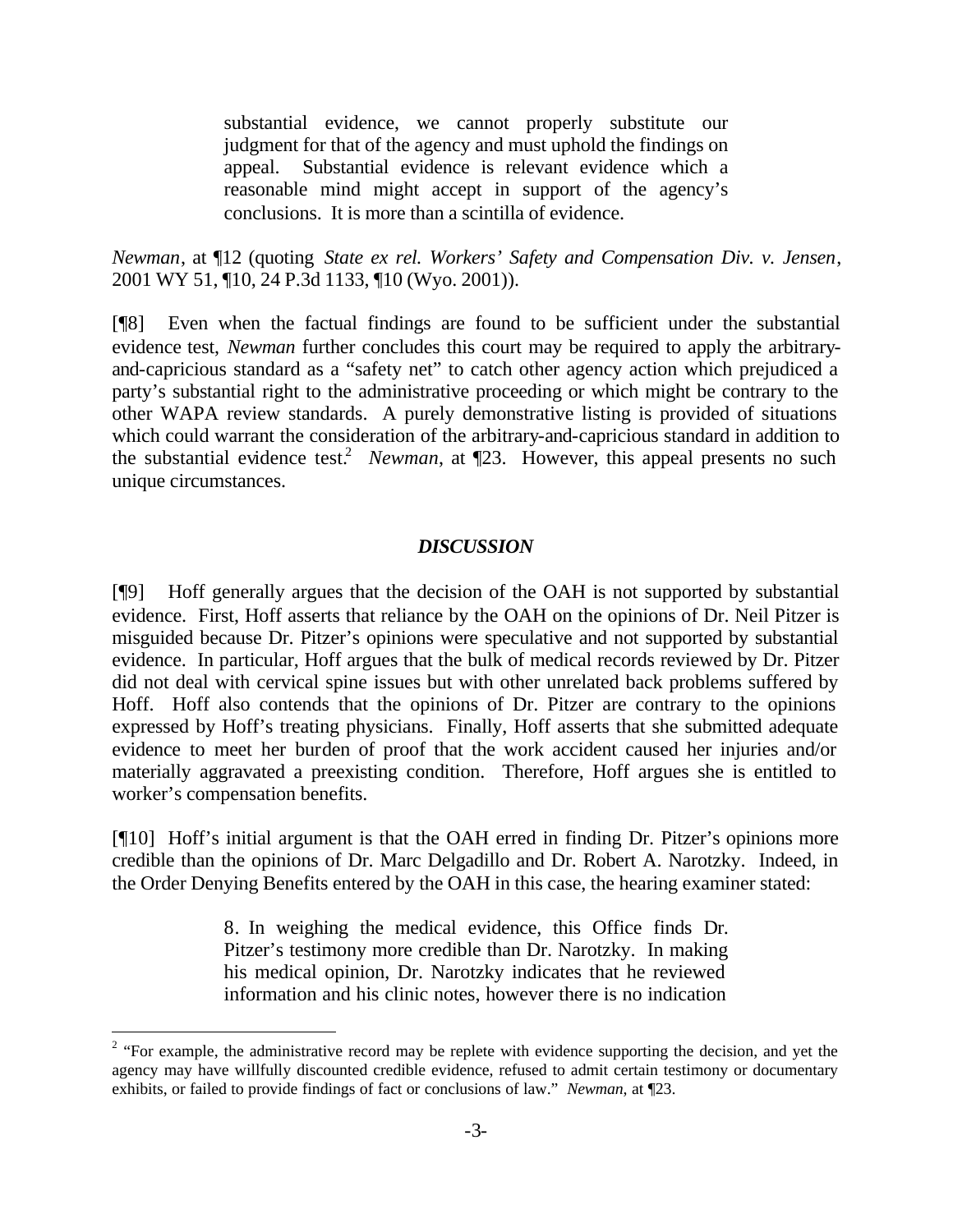as to what information was review [sic] by him. Dr. Pitzer reviewed extensive medical records and chiropractic records which support his opinion that Hoff's neck and right shoulder problems after August 30, 1999 are the result of her chronic cervical spine condition and not the July 25, 1999 work injury.<sup>[3]</sup>

[¶11] Review of the record discloses that Hoff was involved in a work-related injury on July 25, 1999, when a chair rolled in front of her causing her to twist but not fall. On July 31, 1999, Hoff indicated in her Employee's Report of Injury that she had injured both her neck and lower back in this incident and that she had previously injured these areas of her body outside of work. In addition, at the hearing Hoff testified that at the time of the accident she was primarily concerned with an injury to her lower back as she was then recuperating from a recent surgery to that area of her body.

[¶12] Dr. Pitzer was retained by the Division to perform a medical record review because the Division had concerns that Hoff had a history of considerable preexisting problems. As a basis for his report, Dr. Pitzer was supplied with extensive medical records to review from the Division.<sup>4</sup> Dr. Pitzer detailed that Hoff's medical records showed that she was extensively treated due to a motor vehicle accident in June of 1994 where she incurred lumbar spine pain. X-rays at that time showed multiple level degenerative disc disease and, in December of 1995, Hoff submitted to an L4 through S1 fusion. In August of 1996, Hoff received a surgical revision of the graft site at the right iliac crest and, in December of 1997, repair of the right iliac crest musculature. Hoff then obtained prolotherapy and injections in October of 1998 to the right iliac crest area and had the hardware removed concerning her fusion in April of 1999.

[¶13] Dr. Pitzer also indicated that he had reviewed extensive chiropractic notes apparently made by Dr. Delgadillo. These notes, from April through August of 1998, referred to 12 sessions of chiropractic treatment that Hoff received primarily for neck and shoulder pain. Trigger points likewise were established at this time on the right side. These notes also related another automobile accident that Hoff was involved in on October 30, 1998. From that time through June of 1999, Hoff had 17 additional chiropractic treatments, again substantially involving the right neck and right shoulder. In early 1999, Hoff also experienced migraine-like headaches.

[¶14] Dr. Pitzer further identified that x-rays taken in April of 1999 showed degenerative changes on multiple levels in Hoff's cervical spine. A cervical MRI, taken in August of 1999 after Hoff's July 25, 1999 work injury, indicated disc changes including midline

<sup>&</sup>lt;sup>3</sup> The hearing examiner must have meant to refer to Dr. Delgadillo rather than Dr. Narotzky, as Dr. Delgadillo was the only doctor to testify as a witness at the hearing. Further, Dr. Pitzer did not actually testify, but his medical record review report was submitted as documentary evidence.

<sup>&</sup>lt;sup>4</sup> The medical record review report of Dr. Pitzer was admitted into evidence without objection.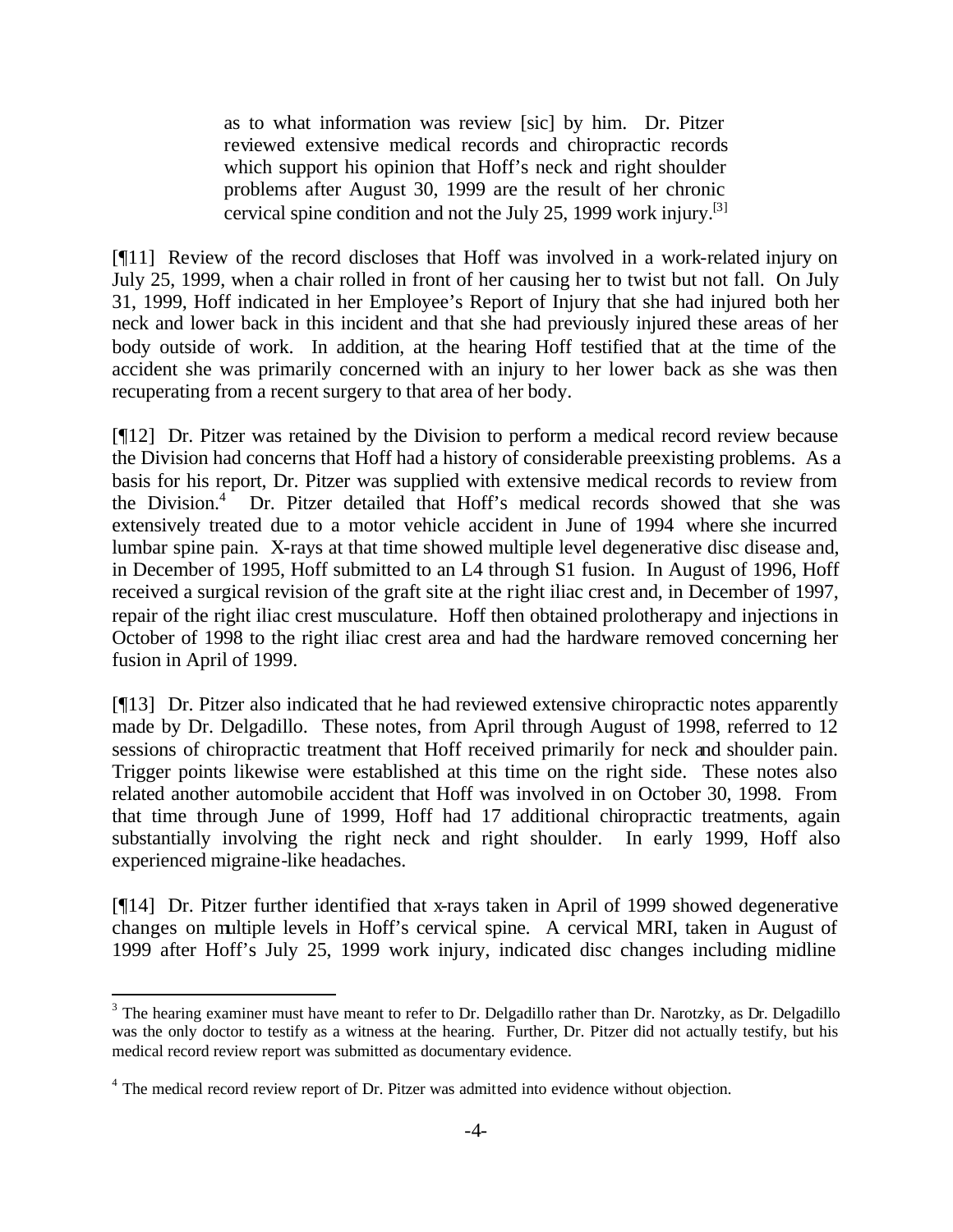bulging and spinal canal narrowing at C3 through C7 levels. However, there were no comments on any acute changes suffered by Hoff. Dr. Pitzer also pointed out the findings of Dr. Narotzky during his examination of Hoff, most notably that Hoff had no evidence of radiculopathy. Finally, Dr. Pitzer recognized from his review that both Dr. Narotzky and Dr. Delgadillo had recommended only continuing conservative treatment for Hoff.

[¶15] Dr. Pitzer additionally reviewed medical records from the Wyoming Medical Center which made reference to a September 21, 1998 fall down some stairs experienced by Hoff. Notes of Dr. Delgadillo from the period of August 13, 1999, to January of 2000 showed at least 47 chiropractic sessions for headaches, neck and shoulder pain and trapezius symptoms. Dr. Pitzer concluded that the July 25, 1999 work injury may have resulted in some mild aggravation of Hoff's cervical spine symptoms but felt Hoff was receiving treatment under the Wyoming Workers' Compensation system for a chronic problem which was not related to that work injury. In particular, while Dr. Pitzer opined that limited chiropractic treatment of eight to twelve sessions would have been adequate to address any such aggravation, acknowledged that a few sessions of physical therapy were in order, and agreed that the MRI and x-rays taken were reasonably related to the work injury, he ultimately determined that any additional treatment received by Hoff was not related to her work injury but to an established chronic cervical degenerative spine problem effecting her neck and right shoulder area. This opinion was appropriately based on the above-referenced medical history gleaned by Dr. Pitzer from review of Hoff's medical records and characterization that the work injury was a low speed, whiplash type injury without any head trauma or particular neck trauma. Moreover, Dr. Pitzer stated that any of the previous events within Hoff's medical history may have caused her ongoing and chronic neck conditions.

[¶16] As ascribed previously, Hoff argues that the bulk of the medical records reviewed by Dr. Pitzer did not deal with cervical spine issues but with other unrelated back problems suffered by Hoff. Certainly, while some of the medical records reviewed by Dr. Pitzer dealt with lower lumbar issues, other medical records dealt specifically with cervical spine related issues which were of direct concern in this manner. Evaluation of those medical records examined by Dr. Pitzer evidences the thoroughness of his review upon which he based his opinion. Finally, we frankly know of no other means by which an appropriate and complete medical records review may be conducted than upon consideration of the past medical history of the person involved.

[¶17] Additional evidence exists in the record to support Dr. Pitzer's conclusions.<sup>5</sup> Medical notations concerning Hoff's visit to the Wyoming Medical Center on August 16, 1999, reflect only a cervical musculoskeletal strain. On that same date, an x-ray examination of Hoff resulted in a conclusion that no significant change had occurred when compared with a previous study conducted on September 21, 1998. Similarly, the cervical area MRI study taken on that day ended in findings that some of the previous problems noted in an MRI taken on March 28, 1991, were unchanged. Additional problems were also established

 $<sup>5</sup>$  Again, each of the documents referred to herein was admitted into evidence without objection.</sup>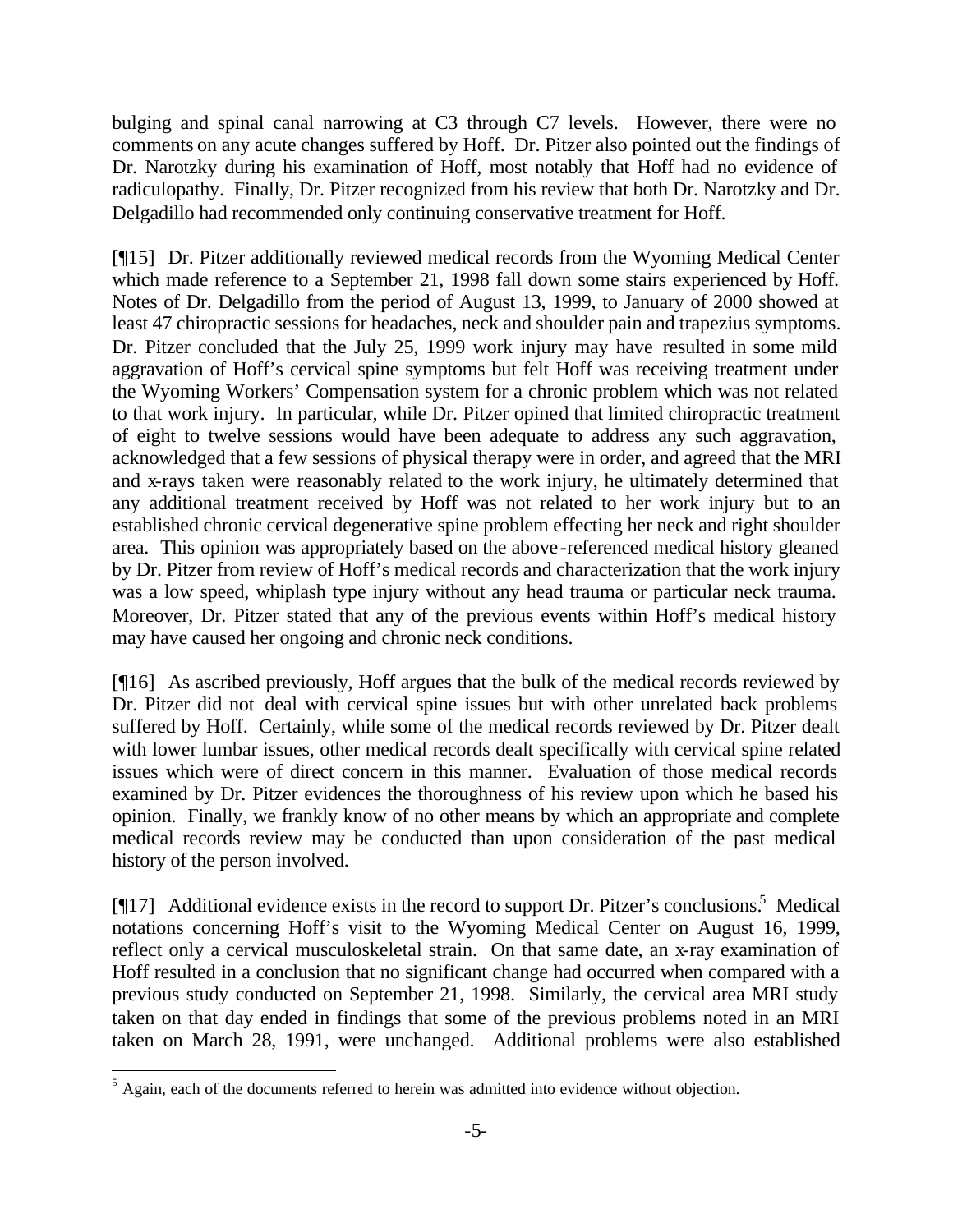which supported a determination that Hoff suffered chronic cervical degenerative spine problems effecting her right neck area.

[¶18] A cervical discography performed on Hoff on November 22, 1999, ordered by Dr. Narotzky, identified a disc with abnormal appearance, a disc space with abnormal appearance with narrowing and abnormal layering as opposed to pooling centrally in the nucleus and contrast leaking. Given these factors, it was found that Hoff had spurring and leaking consistent with an annular degeneration or tearing at the C4-5 plane, diffuse degeneration of the disc and spurring impinging on the thecal sac at the C5-6 level and degenerative arthritic change with contrast spread consistent at the C6-7 area. Correspondingly, it was noted that Hoff had pain during the injection consistent with some but not all of her previous complaints. Dr. Angelo M. Santiago, a specialist in neurology, conducted a neurologic examination and an EMG study on Hoff on December 28, 1999, concluding that there were no remarkable abnormalities and that he was "uncertain as to what could be really causing Ms. Hoff's constellation of symptomatology aside from a cervical musculo-ligamentous strain." Hence, the opinions of Dr. Pitzer were not misguided, speculative, or unsupported by substantial evidence.

[¶19] Furthermore, Hoff also contends that the opinions of Dr. Pitzer are contrary to the opinions expressed by Hoff's treating physicians. Nevertheless, review of the record shows upon examination of Hoff on August 30, 1999, and review of the recent cervical x-rays and MRI taken of Hoff, that Dr. Narotzky recognized Hoff had a history of four operations to her lower back and several surgeries to her iliac crest bone graft site to repair a "slipped muscle." Additionally, the doctor noted degenerative changes, spondylosis with disc bulging, and a combination of osteophyte formation and disc bulging causing mild canal stenosis and associated neural foraminal stenosis within the cervical area of Hoff. Finally, Dr. Narotzky recognized that Hoff suffered from multilevel disease and no evidence of myelopathy or radiculopathy on exam and recommended only continued conservative treatment.

[¶20] Dr. Delgadillo, upon his initial examination of Hoff on August 16, 1999, referenced Hoff's degenerative cervical history upon review of x-rays and made a diagnosis of cervical strain. Later, in his Health Care Provider Initial Report of August 20, 1999, Dr. Delgadillo noted right neck and right arm pain but identified that these body parts had been previously injured by Hoff as a result of a prior automobile accident. He then again diagnosed these injuries as a cervical strain. In a letter written by Dr. Delgadillo on October 12, 1999, he further recognized Hoff's degenerative disc disease in the cervical area given the x-ray and MRI results obtained. Dr. Delgadillo similarly stated that Hoff's discogram "showed some major problems" involving the C5-6 disc.

[¶21] Review of Dr. Delgadillo's treatment notes concerning Hoff for the period of April 14, 1998, through May 4, 2000, indicates problems experienced by Hoff with her right neck, right shoulder and right arm. In particular, the May 12, 1998 notation reflects Hoff was experiencing soreness and stiffness in the right side of her neck and right shoulder and had difficulty in moving her right shoulder because of an exacerbation of old problems. She was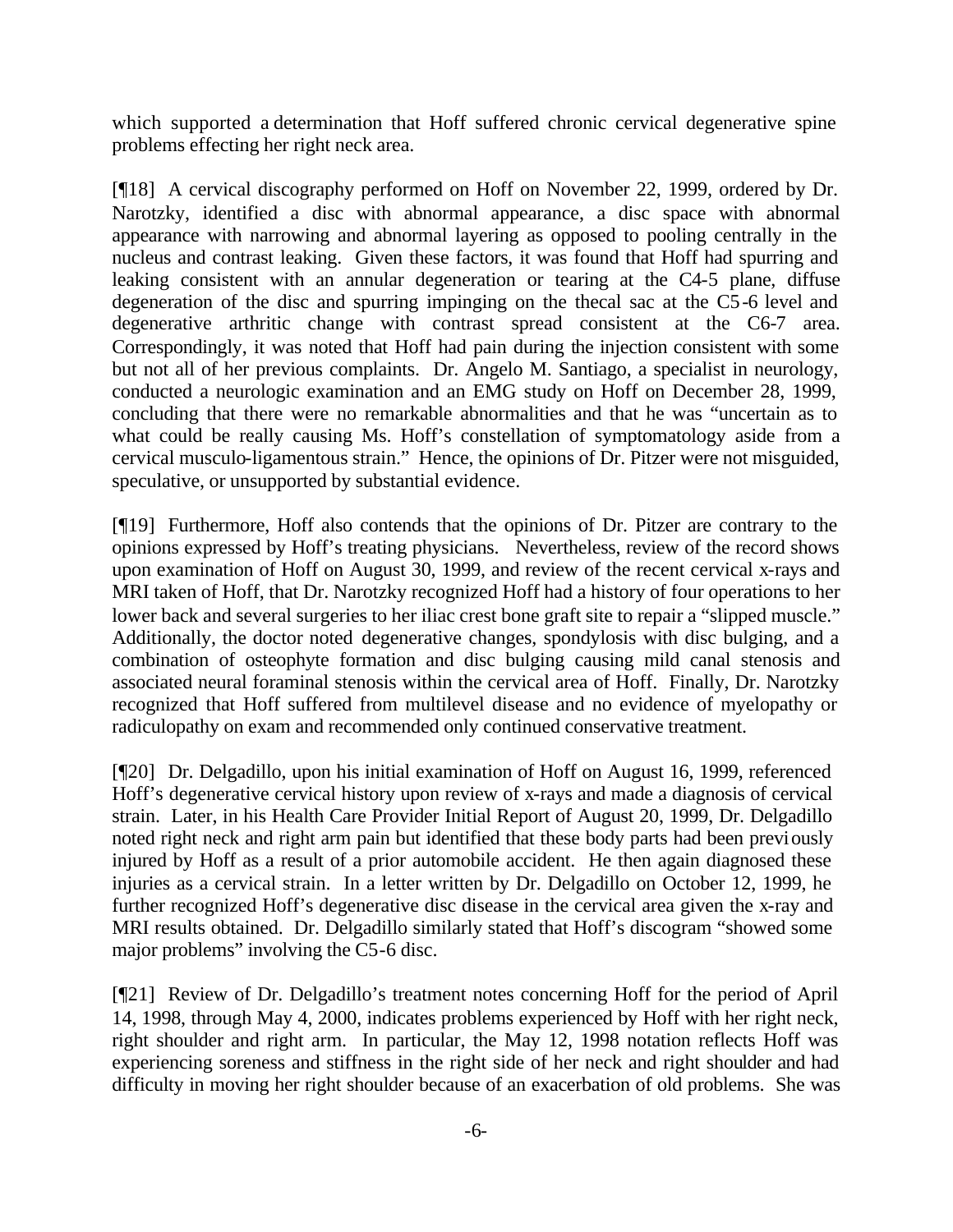also experiencing spasms in the right side of her neck. These difficulties continued into the following month.

[¶22] In November of 1998, Dr. Delgadillo stated in his notations that Hoff was involved in an automobile accident causing her pain, soreness, stiffness and tenderness on the right side of her neck and spasms in her right side trapezius. In March and April of 1999, Hoff experienced right side neck and right shoulder pain with migraine like pain. She also had a tight right trapezius and shoulder blade with spasms and trigger points.

[¶23] Even after the work injury, Dr. Delgadillo referred to further exacerbations to Hoff's difficulties. On October 8, 1999, it was recognized that Hoff experienced a slight exacerbation of unknown origin causing her additional tenderness to the right side of her neck. On October 28, 1999, Hoff was thrown from a chair at work causing her additional problems with her neck. Still, in March of 2000, two separate further exacerbations to Hoff's right cervical area were noted; one of unknown origin and the other caused by Hoff walking and stepping off a curb.

[¶24] During his testimony, Dr. Delgadillo explained that he first began seeing Hoff in 1985 for occasional neck pain, headaches and lower back pain. He further confirmed Hoff's 1994 automobile accident and stated that Hoff had fairly involved neck problems that resulted from that accident. Dr. Delgadillo also attested that Hoff complained of neck related difficulties from approximately October of 1998 through April of 1999 prior to the work related injury.<sup>6</sup>

[¶25] The record before us does reflect evidence that is contrary to the ultimate decision made by the OAH. For instance, Hoff testified that the symptoms that she experienced after the work injury were different than those symptoms that she had experienced previous to that event. Dr. Narotzky wrote a letter dated November 28, 2000, to Hoff's counsel stating that it appeared that although Hoff had preexisting spondolyosis prior to her work injury, that this work injury caused this previous problem to become symptomatic necessitating treatment with Dr. Delgadillo and himself from the date of injury at least through mid-October of 2000. Additionally, Dr. Delgadillo testified that he concurred with these statements made by Hoff and Dr. Narotzky. However, this evidence is not of sufficient weight to convince us that the determination of the OAH was incorrect.<sup>7</sup> We, therefore, determine that the findings and rulings reached by the OAH were based on substantial evidence and within established law.

<sup>&</sup>lt;sup>6</sup> Hoff during her testimony admitted to her extensive prior medical history related to her right neck and right shoulder areas and experienced headaches and to those post-work accident incidences she was involved in which exacerbated her subject cervical related work injuries.

 $<sup>7</sup>$  The record reflects that Hoff responded that she "did not recall" to numerous fact related questions</sup> surrounding the subject work accident and her medical history on cross-examination. Yet, Hoff was able to respond with specificity that she had never previously experienced those difficulties prior to the work accident. Further, Hoff admitted that she had previously spoken to Dr. Narotzky about her workers' compensation related difficulties and that he stated that he would do anything he could to help her with her case. Finally,